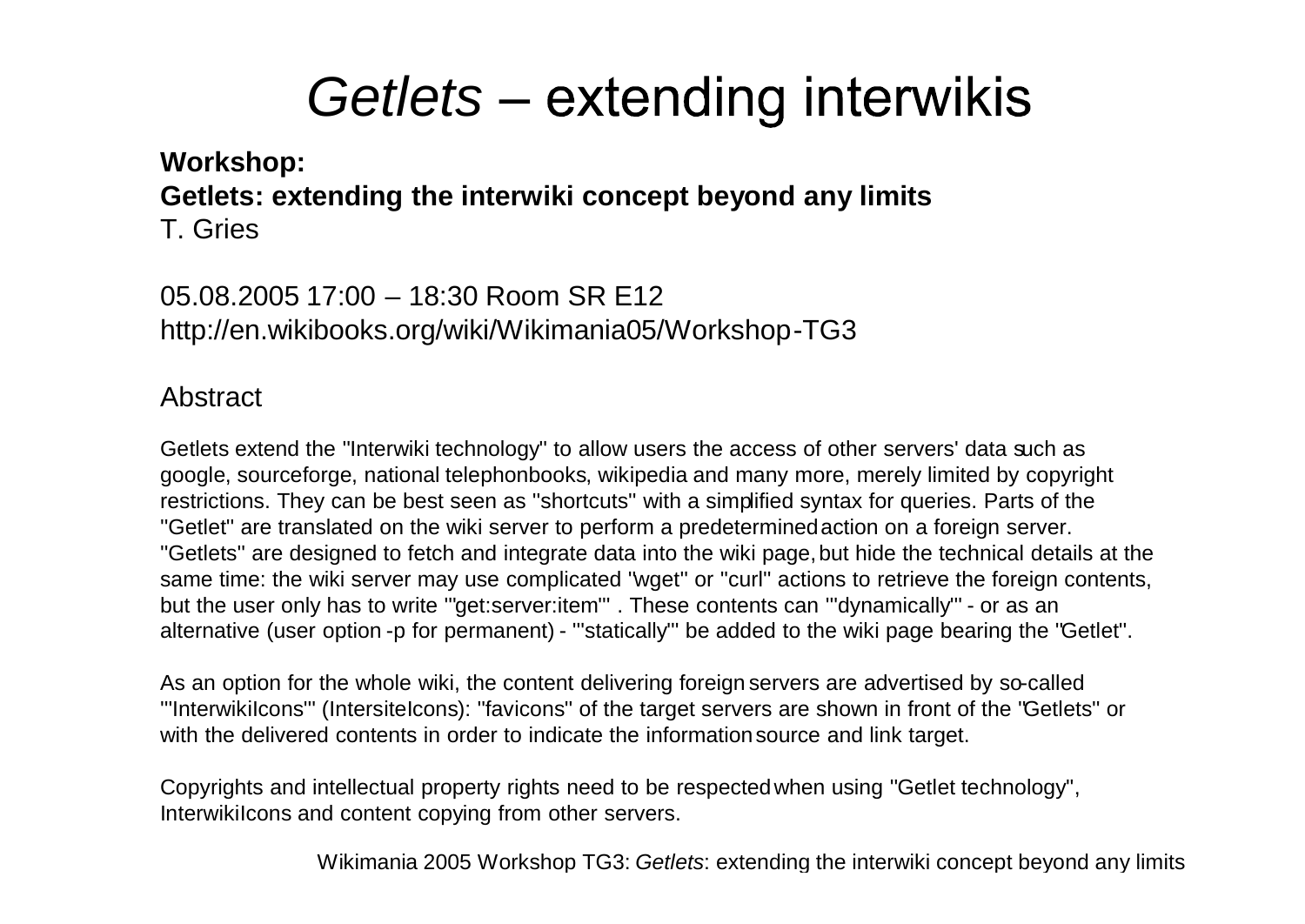Interwiki links (known)

in Wikipedia, to Wikipedia: inserting an in-line link to an article in a different language

Example: [[:en:Spaceflights]]

in Wikipedia, to Wikipedia:

inserting *one* link to corresponding article in different language in the navigation menu (Wikipedia *automatic interlanguage links*)

Example: [[en:Spaceflights]] [[de:Raumflug]]

in wikis in general, to *others sites*: a shorthand notation (shortcut) for non-wiki sites

Example: [[google:Spaceflights]]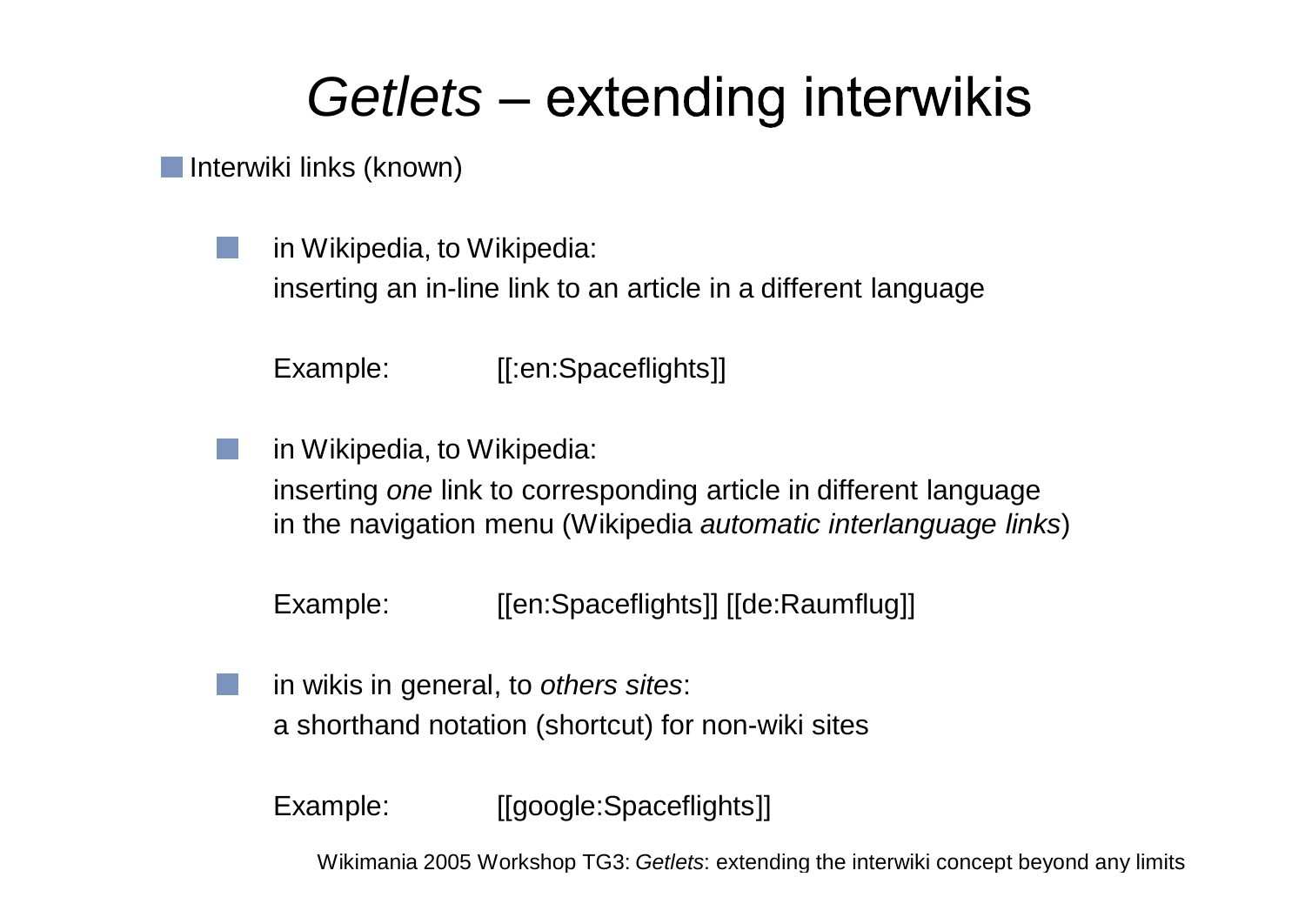Interwiki links (known)

Implementation is based on an intermap (interwiki map) table usually on the source wiki

### Example: http://meta.wikimedia.org/wiki/Interwiki\_map

| GlossaryWiki | http://glossary.fh-augsburg.de/\$1     |  |
|--------------|----------------------------------------|--|
| GmailWiki    | http://www.gmailwiki.com/index.php/\$1 |  |
| Google       | http://www.google.com/search?q=\$1     |  |
| GoogleGroups | http://groups.google.com/groups?g=\$1  |  |
| GotAMac      | http://www.got-a-mac.org/\$1           |  |
| GreenCheese  | http://www.greencheese.org/\$1         |  |
| H2Wiki       | http://halowiki.net/h2wiki?\$1         |  |

The map translates user shortcuts into corresponding URLs and querystrings:

| Example:         | [[google:Spaceflights   manned space flights]] |
|------------------|------------------------------------------------|
| is translated to | http://www.google.com/search?q=Spaceflights    |
| is rendered as   | link to that URL on the wiki                   |
|                  | page where the interwiki is written            |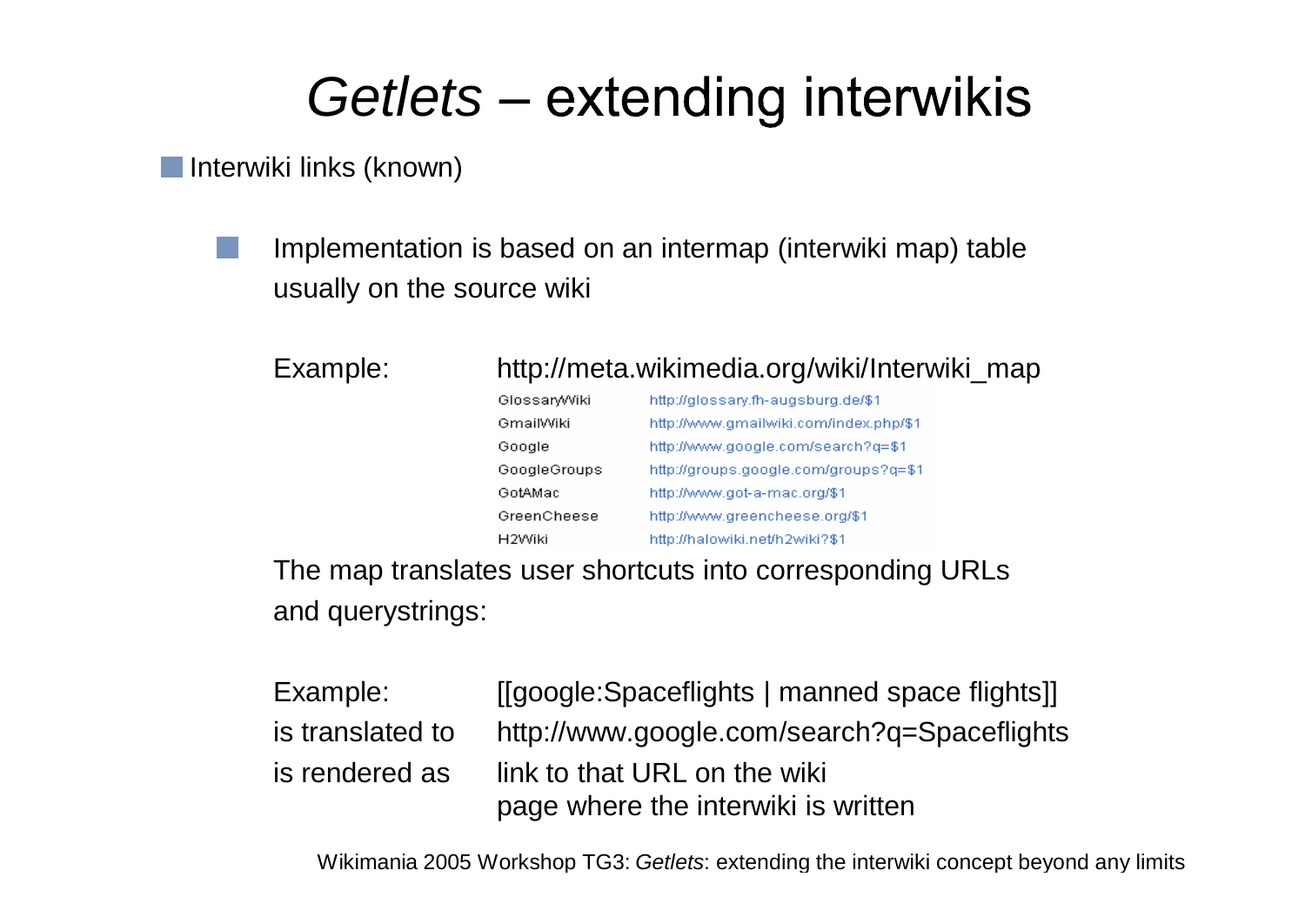Interwiki links (known)

Implementation is based on an intermap (interwiki map) table usually on the source wiki

| Example: | http://meta.wikimedia.org/wiki/Interwiki_map |                                        |  |
|----------|----------------------------------------------|----------------------------------------|--|
|          | GlossaryWiki                                 | http://glossary.fh-augsburg.de/\$1     |  |
|          | GmailWiki                                    | http://www.gmailwiki.com/index.php/\$1 |  |
|          | Google                                       | http://www.google.com/search?q=\$1     |  |
|          | GoogleGroups                                 | http://groups.google.com/groups?q=\$1  |  |
|          | GotAMac                                      | http://www.got-a-mac.org/\$1           |  |
|          | GreenCheese                                  | http://www.greencheese.org/\$1         |  |
|          | H2Wiki                                       | http://halowiki.net/h2wiki?\$1         |  |
|          |                                              |                                        |  |

Obviously (in safe environments):

the interwiki map could be realised as an ordinary wiki page, which is read in real-time or cached for processing; anyone could be entitled to edit that page based on wiki principle (concept known as "FileReplacement" à see Annex)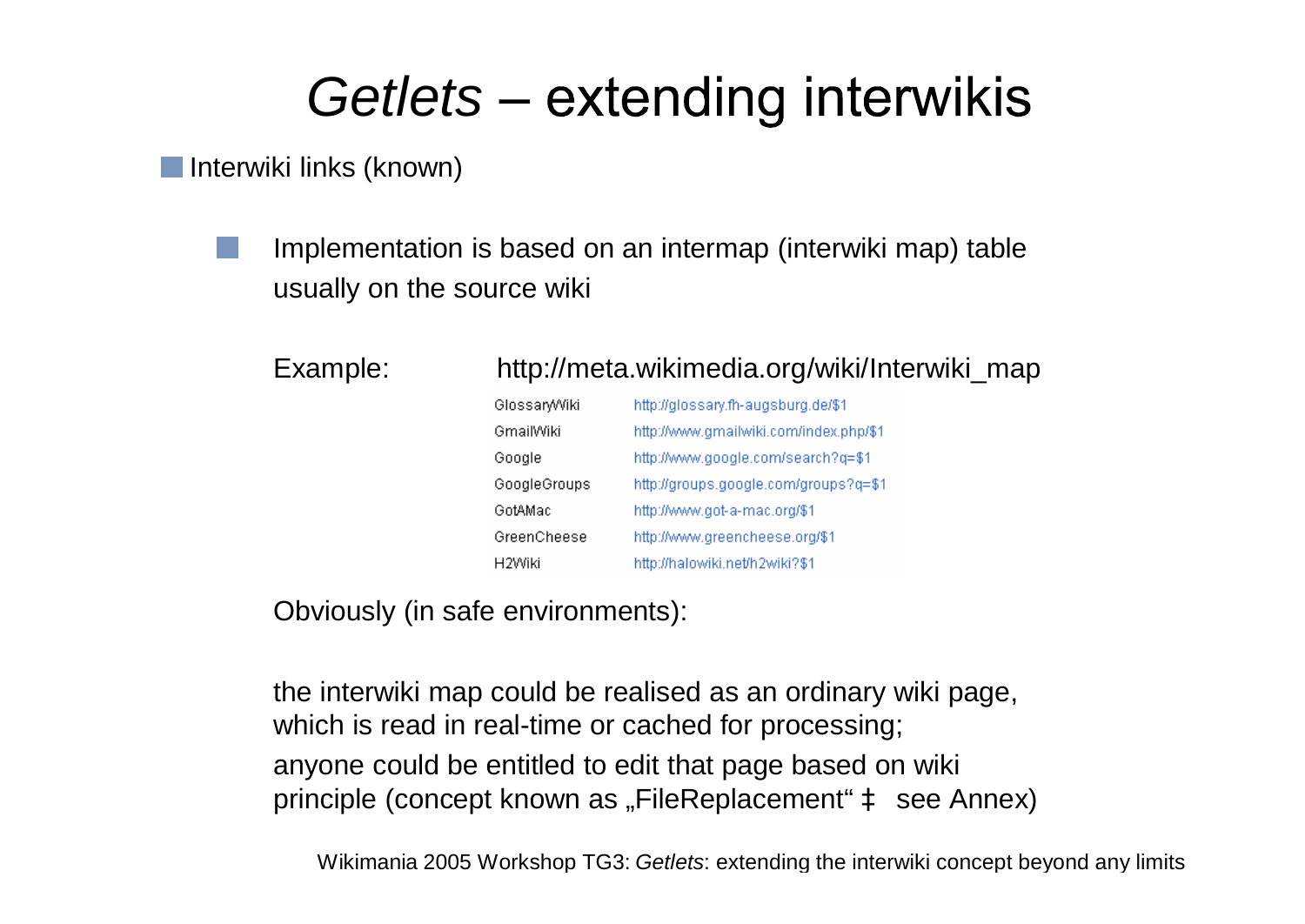Interwiki links

*Interwiki-Icons* (Intersite-Icons; new proposal) filed as http://bugzilla.wikipedia.org/show\_bug.cgi?id=1254

The *favicon (small icon)* of the content delivering server (the non-wiki site) is shown to indicate who delivered the content

 $G<sub>qooq</sub>1e:tombo$  $\mathcal{H}_{\text{1e0:qift}}$  $\mathbf{F}_{\text{dico:qift}}$  $\mathbf{R}_{\text{dict:qift}}$ ▒<mark>▒</mark>QS:Administration  $\overline{\textbf{w}}$ wd:Marlene Dietrich

 $G<sub>tramho</sub>$ *是*aift  $\mathbf{H}_{\mathsf{qift}}$  $\mathbf{R}_{\mathsf{qift}}$ **MOS**<br>Administration W<sub>Marlene</sub> Dietrich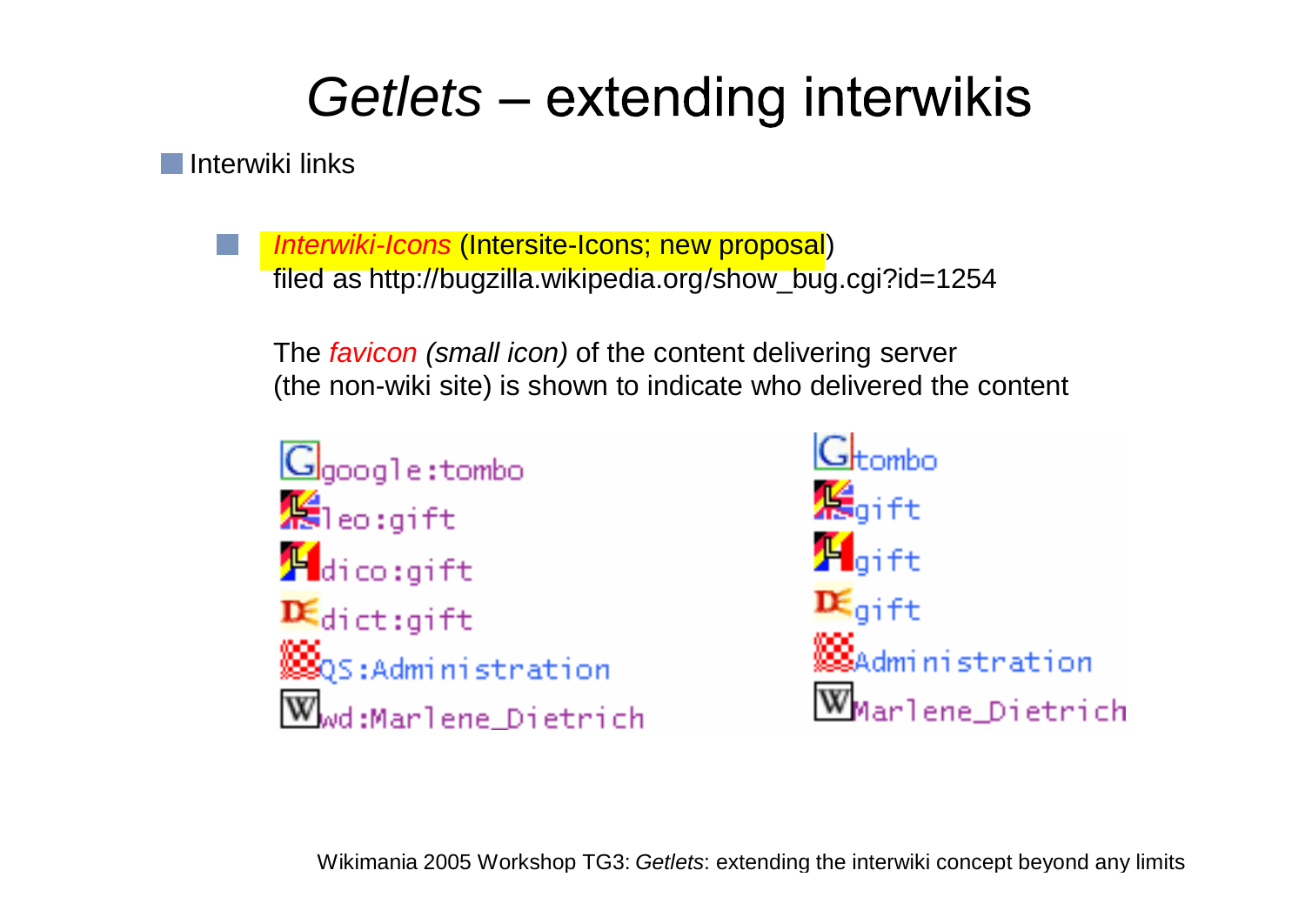**Interwiki links (known):** 

- in Wikipedia, to Wikipedia: [[:en:Spaceflights]]
- in Wikipedia, to Wikipedia: [[en:Spaceflights]] [[de:Raumflug]]
- in wikis in general, to *others sites*: shorthand (shortcuts) for non-wiki sites [[google:Spaceflights]]
- based on an interwiki map (table)
- *jump to the target site* and browsing continues there

### *Getlets* (new proposal)

- *Getlets import contents from target site(s)*
- dynamic content display or static content integration to wiki page
- for non-wiki sites (google:, RFC:, weatherforecast:, bugzilla: )
- akin to *RSS integration* (MediaWiki extension)
- akin to *googlemap integration* (MediaWiki extension)
- akin to MediaWiki Template *substition* {{*subst:*something}}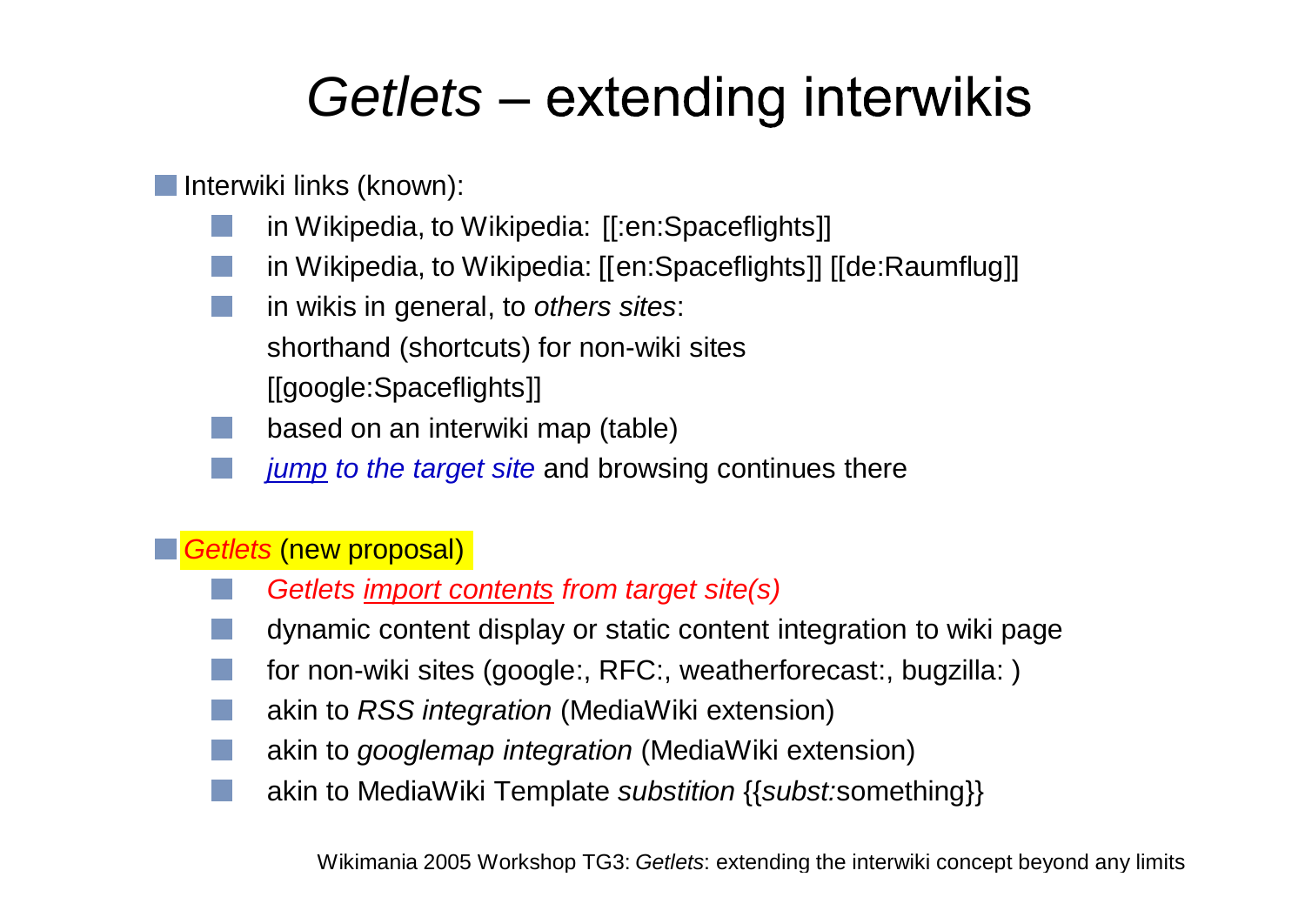*Getlets* (new proposal cont.)

- import contents from target site(s)
- are indicated by keyword *get:* in front of the interwiki: *get:RFC:2822*
- *dynamic* content display or *static* content integration to wiki page: *-p*
- extend the established interwiki shorthand concept
- need in most of the cases *special handlers* on the wiki server
- need wget/curl on the wiki server
- need a dedicated caching system on the wiki server
- can add further functionality to the wiki: permanently adding (integrating) contents of other wiki pages e.g. wiki pages where page names match a regular expression
- copyrights and intellectual property rights of foreign servers: need to be observed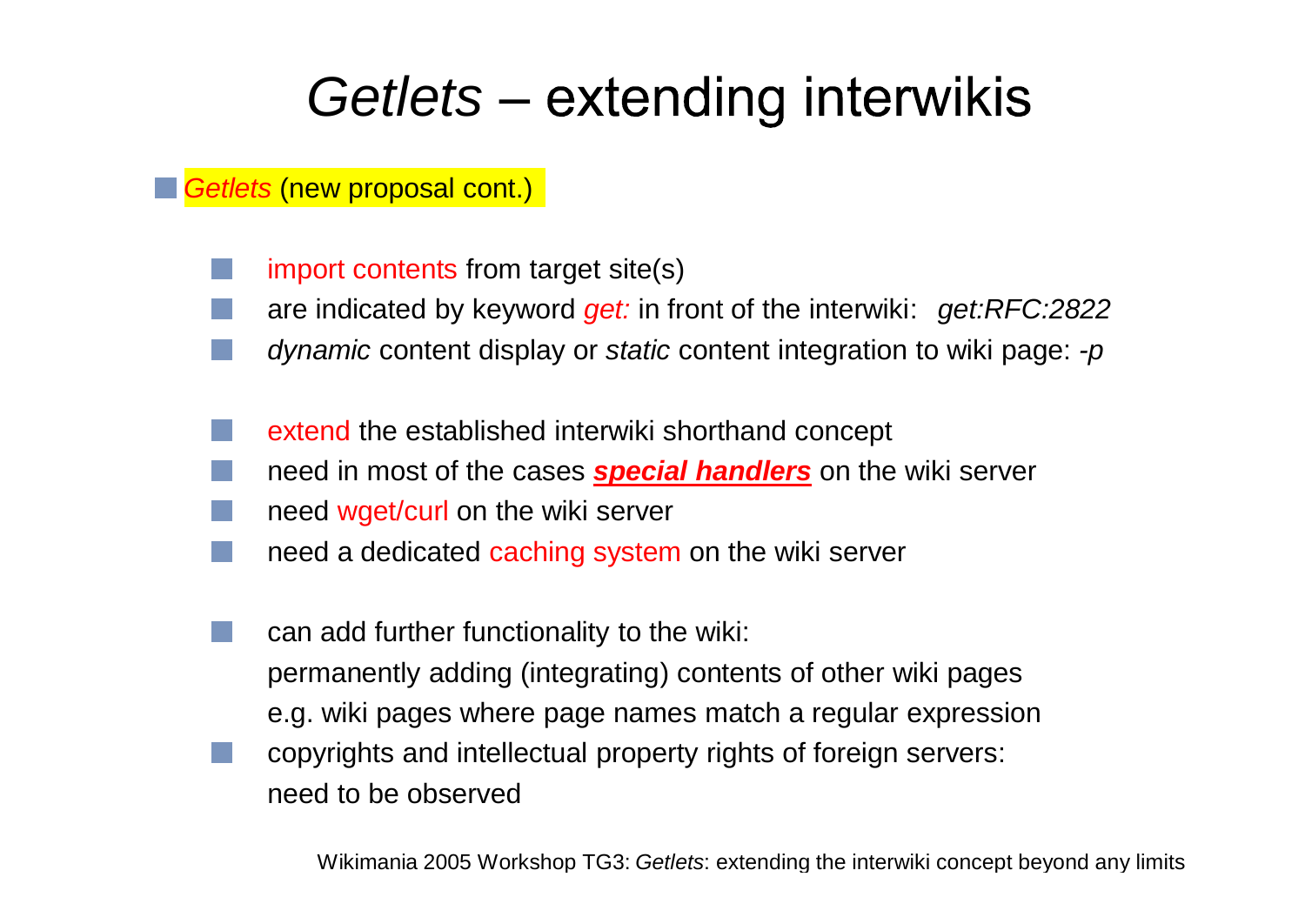#### *Getlets*



- 1. get:shortcut
- 2. get:shortcut:searchitem –p ( -p optional )
- 3. [[get:shortcut:searchitem –p ]]
- 4. [[get:shortcut:searchitem –p | alternate text ]]

### *Getlet e*xamples

- a) get:en = get:http://en.wikipedia.org
- b) get:RFC:2822 -p

get content of RFC 2822 and integrate it in the wiki page source for later editing; replace/comment the *getlet* <!-- … -->

c) get:heise:62398

get Heise Newsticker page and render it instead of the *getlet* http://www.heise.de/newsticker/meldung/62398

d) [[get:heise:62398]] similar to b) but additionally rendered as a link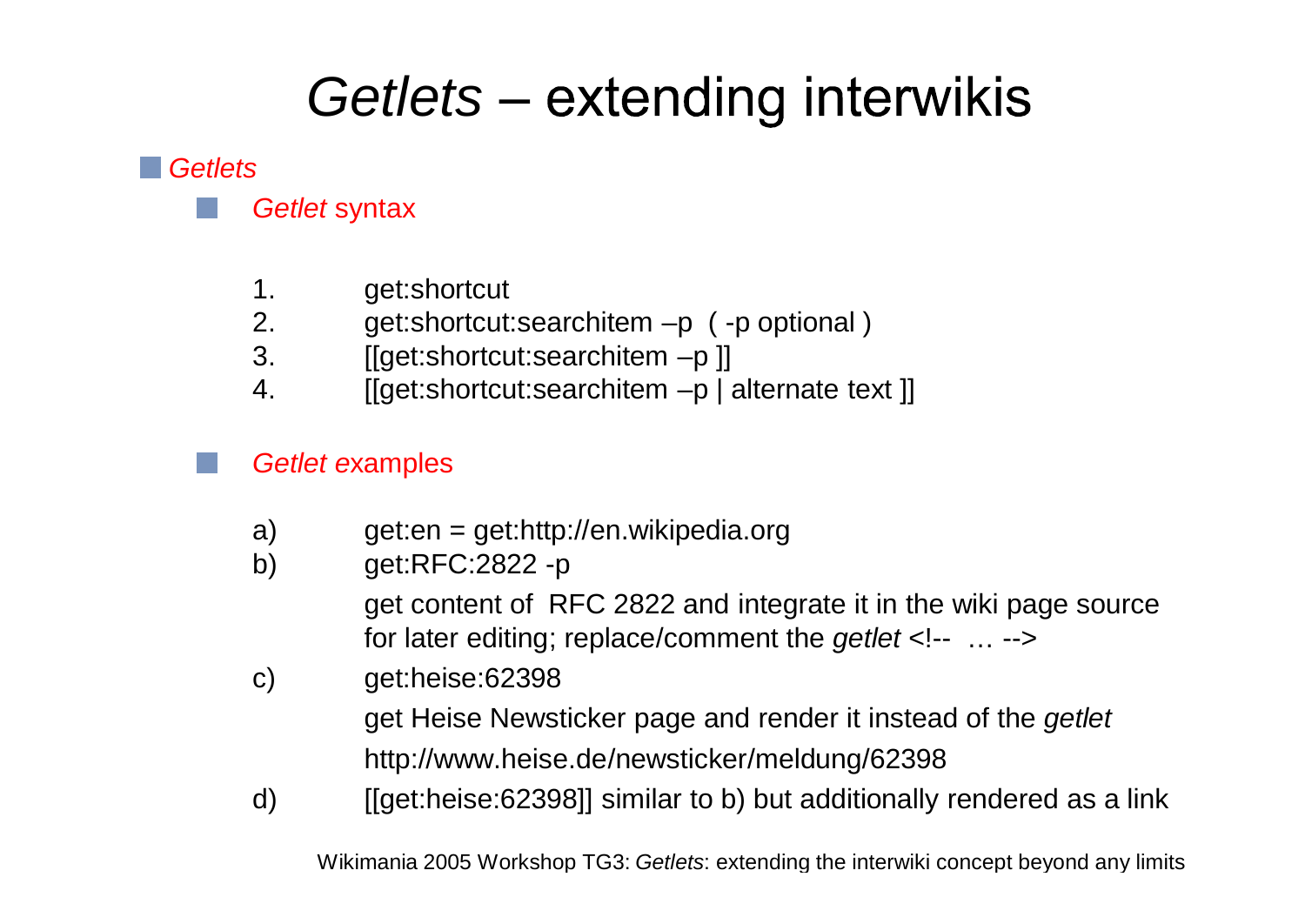*Getlets: summary*

Instead of only linking to foreign servers, *getlets* extend the known interwiki concept links

in that

- they dynamically show the foreign server's contents or permanently integrate foreign contents into the wiki page source
	- copyrights of foreign sources need to be observed